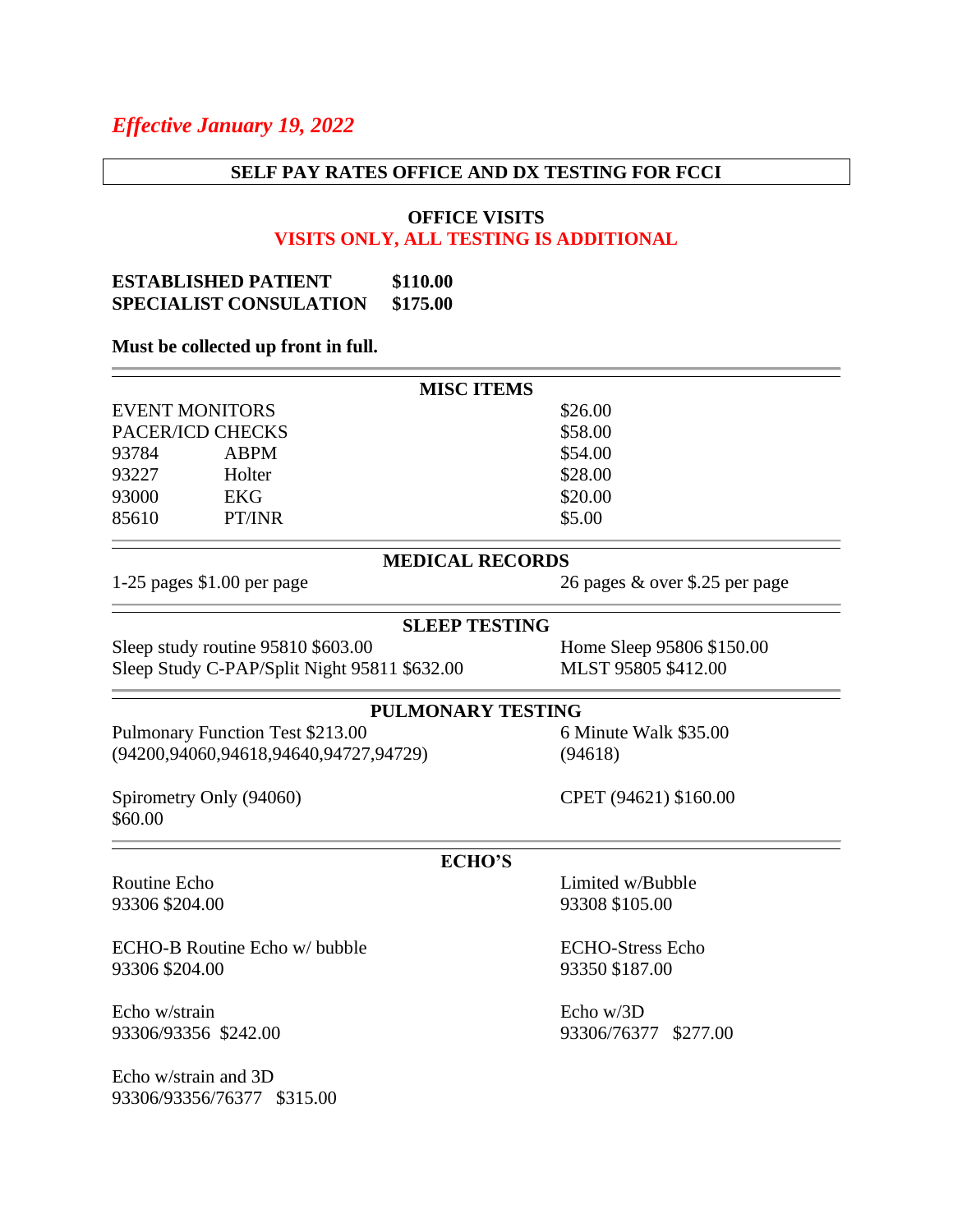# **NUCLEAR & STRESS CARDIOLOGY**

Nuclear Stress Test (includes treadmill) MUGA (78452, 93015 plus codes below) 78472 \$229.00 includes isotope Myoview only \$651.00 (A9502) Myoview and Lexiscan \$709.00 (A9502,J2785)

Treadmill Stress Test only/ No Nuc Cardiac Viability 93015 \$100.00 78469 \$250.00 includes isotope

# **VASCULAR TESTING**

### **PVR**

Lower or Upper PVR/Bilateral/No exercise Lower PVR / Bilateral/w/exercise 93923 \$132.00 93924 \$163.00

### **ARTERIAL DUPLEX**

93925 \$252.00 93926 \$149.00

Lower Ext Arterial Duplex Bilateral Lower Ext Arterial Duplex Unilateral

93931 \$127.00 93930 \$203.00

Upper Ext Arterial Duplex Unilateral Upper Ext Arterial Duplex Bilateral

#### **VENOUS DUPLEX/VENOUS INSUFFICIENCY STUDY**

Bilateral Study Unilateral Study 93970 \$192.00 93971 \$119.00

#### **VISCERAL DUPLEX STUDIES**

Renal Study Abdominal Aorta

93975 \$275.00 93978 \$187.00

Celiac/SMA Carotid Duplex

93975 \$275.00 93880 \$199.00

### **AV GRAFT TESTING**

| 93990 \$154.00                       |          |
|--------------------------------------|----------|
| Complete bilateral AVF Mapping 93985 | \$250.00 |
| Unilateral AVF Mapping 93986         | \$131.00 |